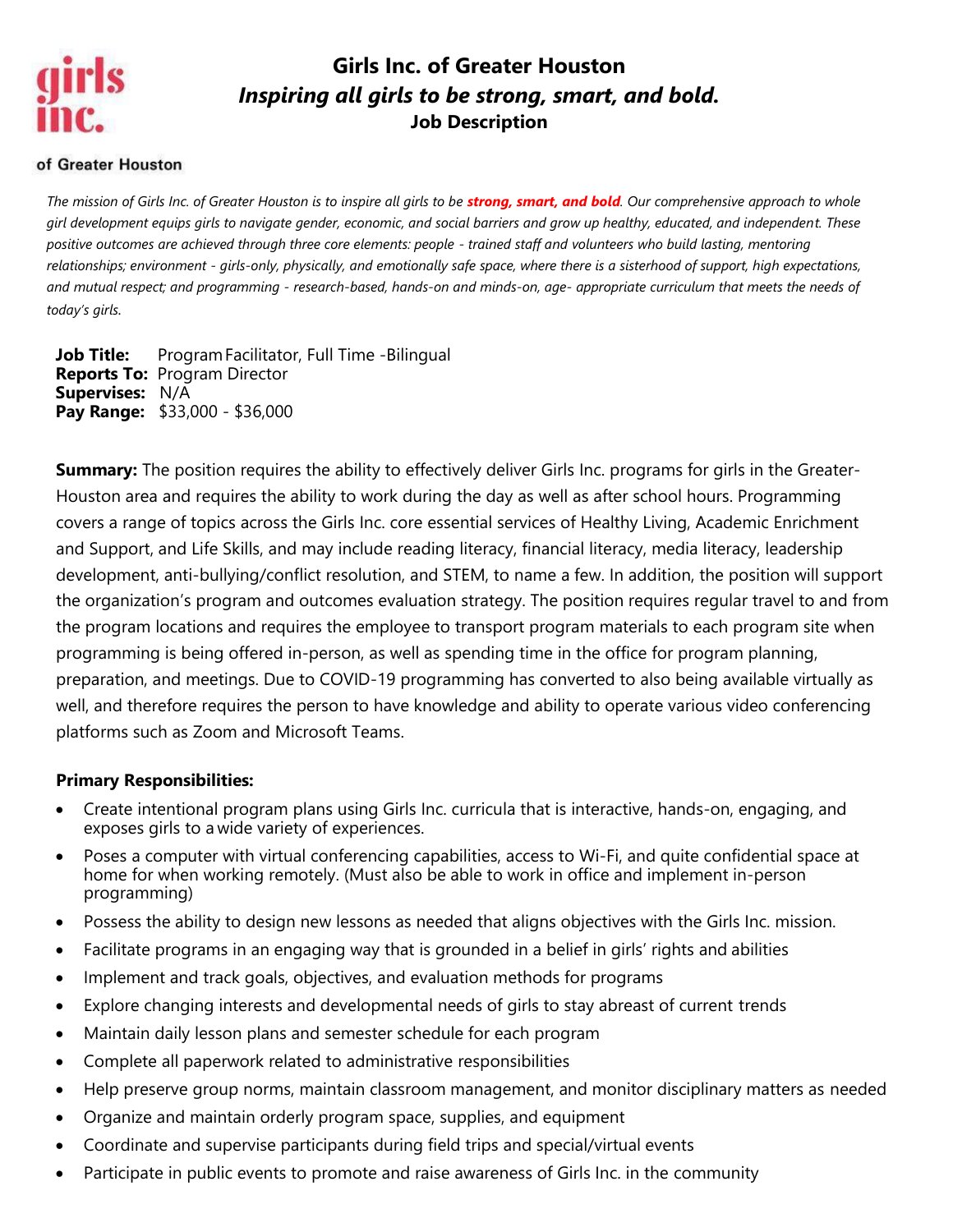Other duties as needed

### **Required Qualifications:**

- **Fluency in (spoken, written, and reading) Spanish required**.
- Possess a B.A. or B.S. in a Human Service, Educational field, or related education/experience.
- Must be 21 years or older, able to pass a drug scree, background check, have reliable transportation, valid car insurance, valid driver's license.
- Must be able and willing to commute in the Greater Houston area to deliver Girls Inc. programs before/during and after school hours.
- With a high need focus of program delivery happening in Southwest Houston, Southeast Houston, Fort Bend County, Pasadena, the Heights, and Greater Fifth Ward areas.
- **Effective August 1st, 2021, Girls Inc. of Greater Houston has a Mandatory COVID-19 Vaccination Policy.**

### **Preferred Qualifications:**

 $\circ$  Previous experience and/or high passion in learning and facilitating STEM and/or Reading Literacy programs.

### **Required Knowledge & Skills:**

- Demonstrates commitment to the Mission, Vision, and Girls Inc. Girls' Bill of Rights [\(www.girlsinc](http://www.girlsinc-houston.org/aboutus.html)[houston.org/aboutus.html\)](http://www.girlsinc-houston.org/aboutus.html)
- Demonstrated knowledge and understanding of girl growth and development, effective instructional strategies, classroom management, learning assessment and diagnosis, and research related to learning and knowledge of equity issues facing girls of color.
- Experience in and appreciation for urban communities, diverse populations, cultures and economic experiences
- Exhibits commitment to social justice values and anti-oppression analysis
- Must be punctual, prepared, have a positive attitude and is at ease with (and adept at) using a variety of lively program techniques (brainstorming, role-playing, etc.).
- Experience working with sophisticated database systems and/or ability to quickly learn.
- Ability to effectively maintain information for recording purposes and standards of record keeping
- Ability to communicate and work directly with adults, adolescents, and children.
- Ability to inspire, stimulate and support self-empowerment among girls
- General knowledge of youth development and gender specific programming strategies
- Ability to communicate effectively in oral and written forms
- Detail oriented, extensive documentation skills, organized and able to work in a fast-paced, multi-tasked environment
- Must be self-directed, with the ability to work well independently and on teams.
- Proficient in Word and Excel.
- Strong interpersonal skills with the ability to relate effectively and work collaboratively with youth, families and professionals.

## *Equal Opportunity Employer*